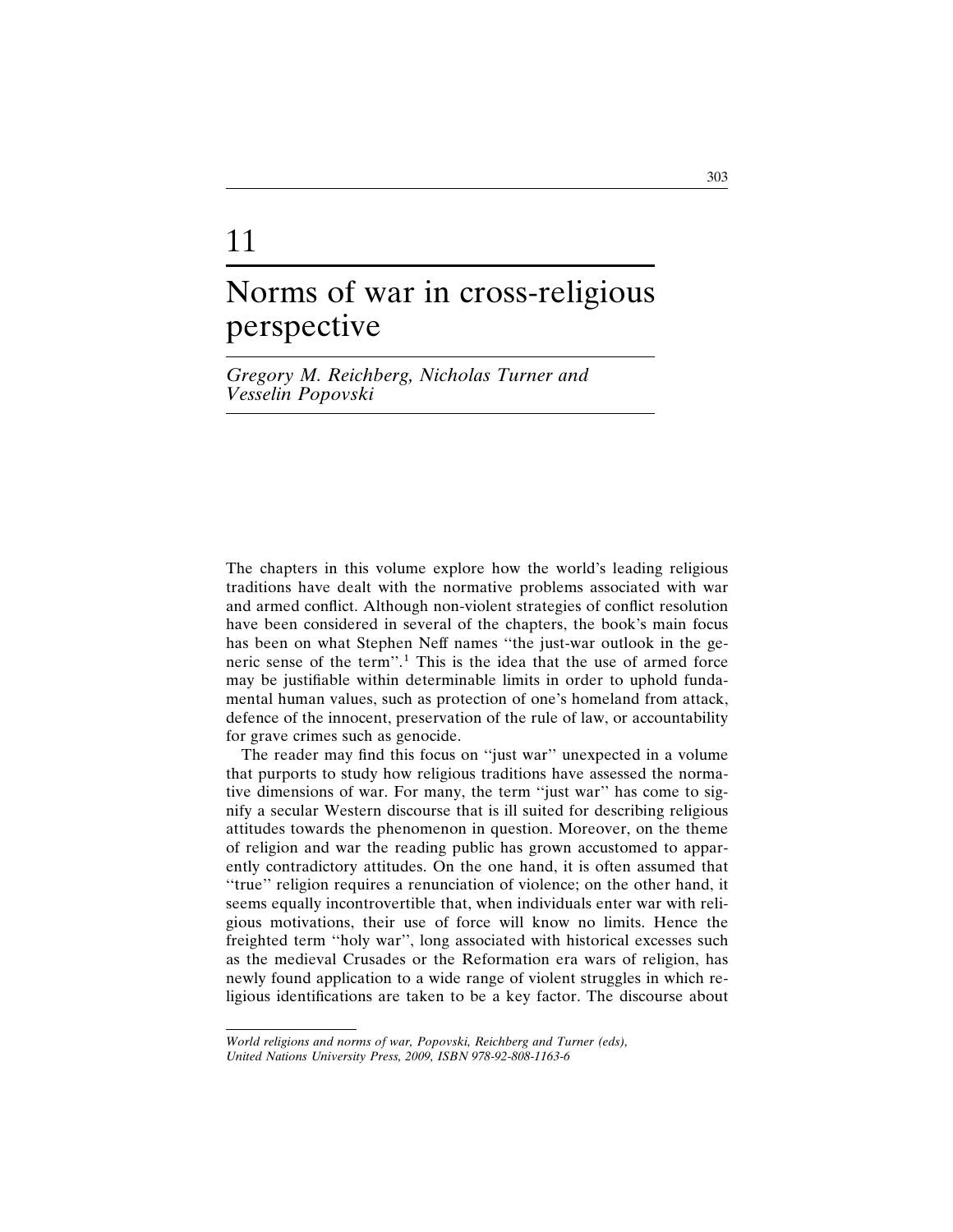religion and war thus gyrates from principled pacifism to the most extreme realism (where it is thought that in war for religious reasons ''anything goes''). The ground traditionally occupied by the world's great religious traditions – wherein over the centuries a network of overlapping distinctions has been drawn on the difference between justifiable and unjustifiable uses of force – has been neglected in favour of the more dramatic discourse that alternates between the opposing poles of nonviolence and militant extremism.

If ''just war'' designates the search for a middle ground between ''no violence whatsoever'' and ''anything goes'', then it can be a useful term for designating the abundant literature that arose first in Hindu culture, then among the ancient Israelites, to a certain extent among followers of the Buddha, and finally with much explicit articulation by Christians and Muslims. The present book has been edited with the hope that careful study of this literature will yield insight into the influence – good and bad – that religious motivations can exercise in the tragic domain of war.

There can be much value in secular approaches to the norms of war, as found in philosophical treatises, policy statements and, not least, the growing body of legal statutes (''international law'') that formulate when, how and by whom force may used in the public interest. This literature is largely about rules of restraint, with respect to both jus ad bellum (as may be found, for instance, in the UN Charter) and jus in bello (as, for example, in the Hague or the Geneva Conventions). Yet this literature also contains rules of empowerment,<sup>2</sup> which urge military action (a ''responsibility to protect'') when many human lives are at grave risk from violence. The legal statutes in particular are framed in a language that prescinds from any explicit mention of religious concerns. The aim by and large is not so much to exclude religion but rather to employ a language that will be understood across the boundaries of the world's many religious communities, and by non-believers as well.

Admirable as this secular universalism may be, it has a notable downside. In seeking a common denominator (a shared consensus on the rules of war), the religious springs of human motivation, which in concreto are founded upon the particularity of different religious traditions, go untapped. The result is a set of rules that may be compelling in their abstract clarity but that may fail to motivate in the concrete circumstances of action because they have but little resonance within the cultural matrix of ordinary moral agents. Since the cultural matrix for millions of people in the world today is infused with ideas, images and expectations that originate from their respective religious traditions, if rules of war are to have real traction, if they are to have a hold on the minds and hearts of believers, it is important that they be associated with longstanding norms of peace and war that can be found within each of these traditions.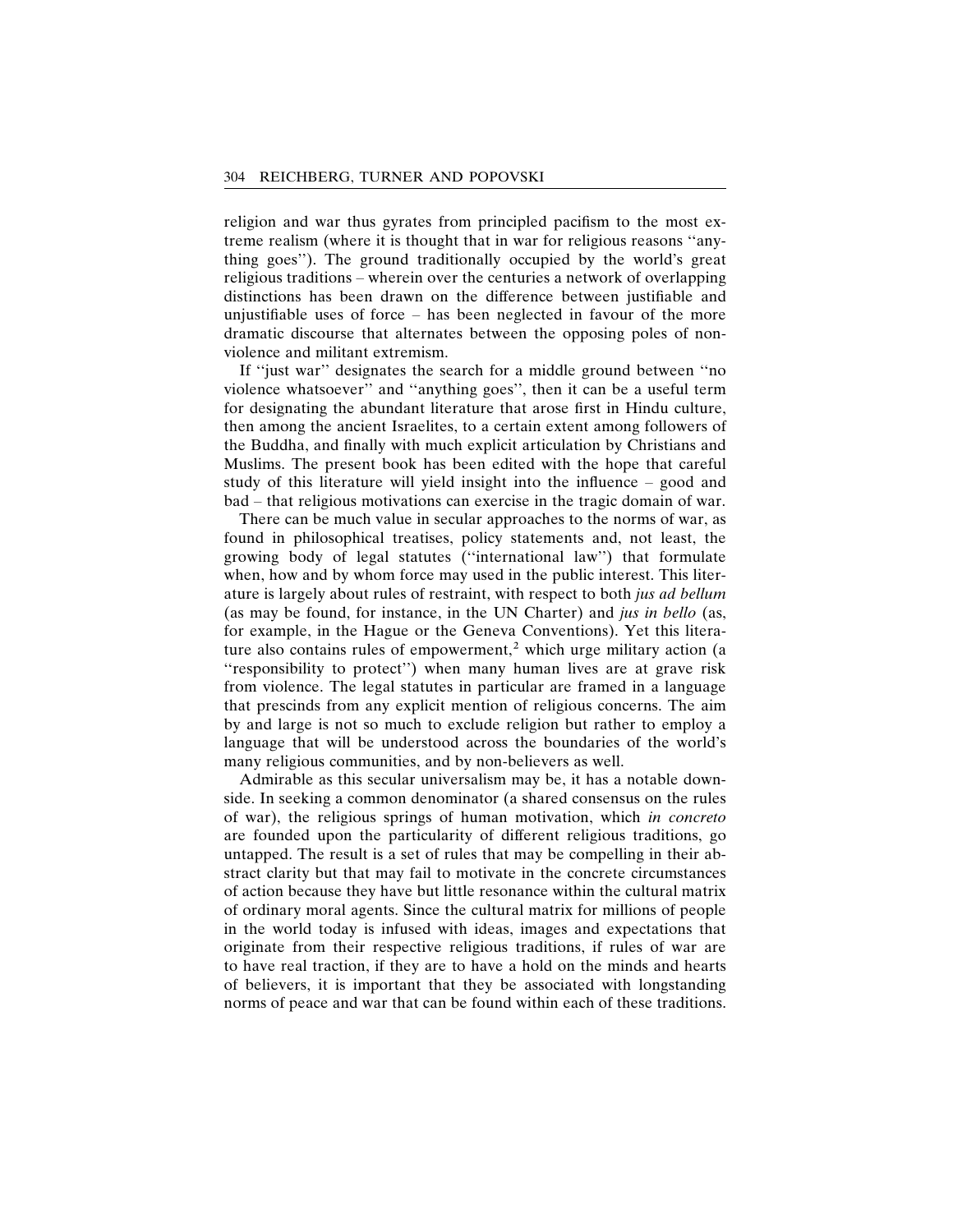People will continue to listen to preachers and follow the ethics of their religions, no less than they will continue to read the books of international law. One can find good use in secularizing the norms of war from the religious traditions and codifying them into inter-state agreements. This book is intended not only as a reminder of the religious origins of norms of war, but also to help us remember that religious convictions continue to shape our conduct today (both in a positive and in a negative direction) with respect to the onset and methods of war.

Gaining a better understanding of the norms articulated by the world's religious traditions provides an internal (in this sense privileged) standpoint from which to judge manipulations of religion by those political leaders and others who have not failed to appreciate how powerfully religious beliefs can motivate human beings to action. The instrumentalization of religion has been much in evidence in several recent conflicts, and it has not gone undocumented within the present volume.

The reasons that can justify behaviour leading to the elimination of human life are as religious and ethical as they are political or legal. All religious traditions have on at least some occasions been demonized and accused of provoking aggressions, wars and human suffering. The complexity goes even further, as not only individuals but entire societies have sometimes been blamed in this way. This book considers what religions say about going to war and methods of fighting, but it does not take up Samuel Huntington's contested claims about a ''clash of civilizations'' as an explanation for the persistence of war in the twenty-first century. Although historically it seems beyond doubt that religious teachings have been instrumental in motivating or justifying some wars, we see little evidence for an inherent animosity between religions. True enough, kings and politicians have made use of religious texts to justify warfare. Soldiers have been told to fight infidels and, if necessary, to die defending a faith, a holy place or a community. But throughout history, war, an inherently political activity, has needed religion much more than religion has needed war.

The newly revived discourse on "holy war"<sup>3</sup> has tended to obscure the complexity of traditional religious teachings about war and violence. The origins of this term merit close historical examination. One can speculate that it was first employed metaphorically in the Christian West to designate the arduous spiritual struggle in the face of sin, evil and temptation to remain faithfully on the path to God, much as Muslims speak of the "greater jihad" of the soul. However, after the sixteenth-century wars of religion in Western Europe, the term came to signify, often in writings by Enlightenment detractors of religion, narrow sectarian rationales for resorting to armed force. Used as a catch-phrase, "holy war" suggests that, applied within settings of violent conflict, the religious impulse is at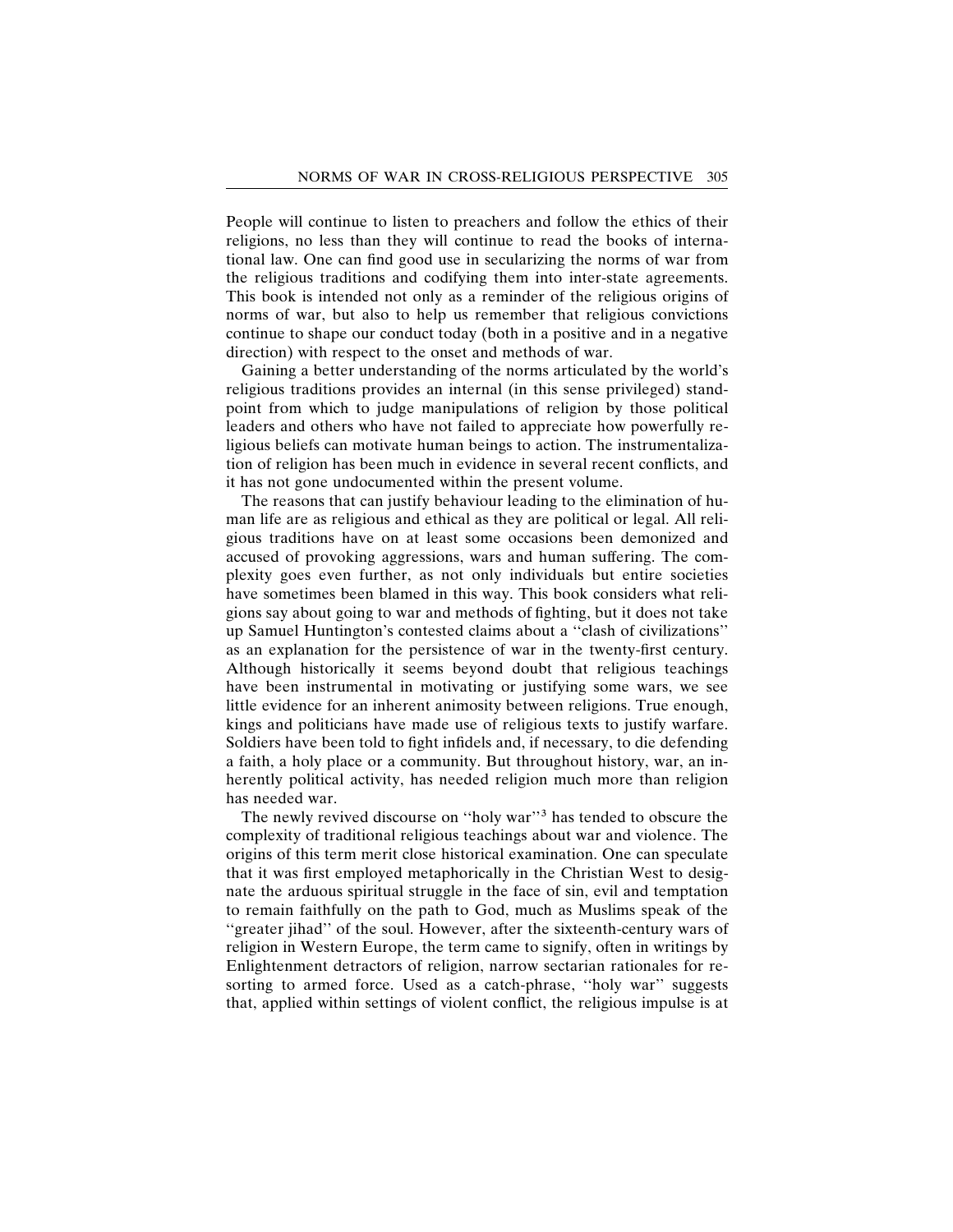its most intense and authentic when it serves to motivate action on behalf of one set of narrow ''sectarian'' religious interests, against a competing set of equally narrow interests.

Left out of the equation are what one might term "universalist" religious rationales for engaging in war. Such rationales (which express norms of both empowerment and restraint) are formulated within particular religious traditions and couched in a terminology proper to each tradition, but are not founded on reasons exclusively proper to any one religion. Thus we find a number of core ideas affirmed across a range of different traditions: for instance, that force may be used to protect innocent third parties from attack, that grievances should be openly aired before redress is sought through armed force, that non-combatants should not be directly targeted in war, that promises even to enemies should be kept, that prisoners should be treated humanely, or that especially cruel means of warfare should be banned. When these core ideas find expression in holy books, or are articulated by recognized religious authorities, they benefit from a kind of divine warrant that strengthens their credibility in the eyes of religious believers. Let us now summarize some aspects of what can be identified as common (or ''universalist'') causes and methods of war, based on the preceding chapters.

## Jus ad bellum

The preceding chapters have shown that there is much overlap between the different religious traditions regarding what counts as a legitimate rationale for resorting to armed force. While revenge or purely acquisitive reasons for war are almost universally condemned, self-defence from attack is the rationale most often put forward for going to war. In Hinduism, Christianity and Islam, for instance, defence is not merely framed as an allowable course of action (a right or a justification); it is also promoted as an obligation incumbent upon the political leadership and citizenry alike.<sup>4</sup>

Despite this broad consensus, within the different religions there remain somewhat different assessments of what kinds of wrongdoing warrant defensive action. For instance, Islamic authors often view the expulsion of helpless people from their homes or attacks on holy places as among the greatest of harms; hence defence in this tradition will consist first and foremost in using force to protect against attacks of this kind. Likewise, within Islam there is a very strong condemnation of surprise attack as an especially perfidious form of aggression. Within Christianity, by contrast, although much is said about the protection of the innocent, the protection of holy places has typically not figured very prominently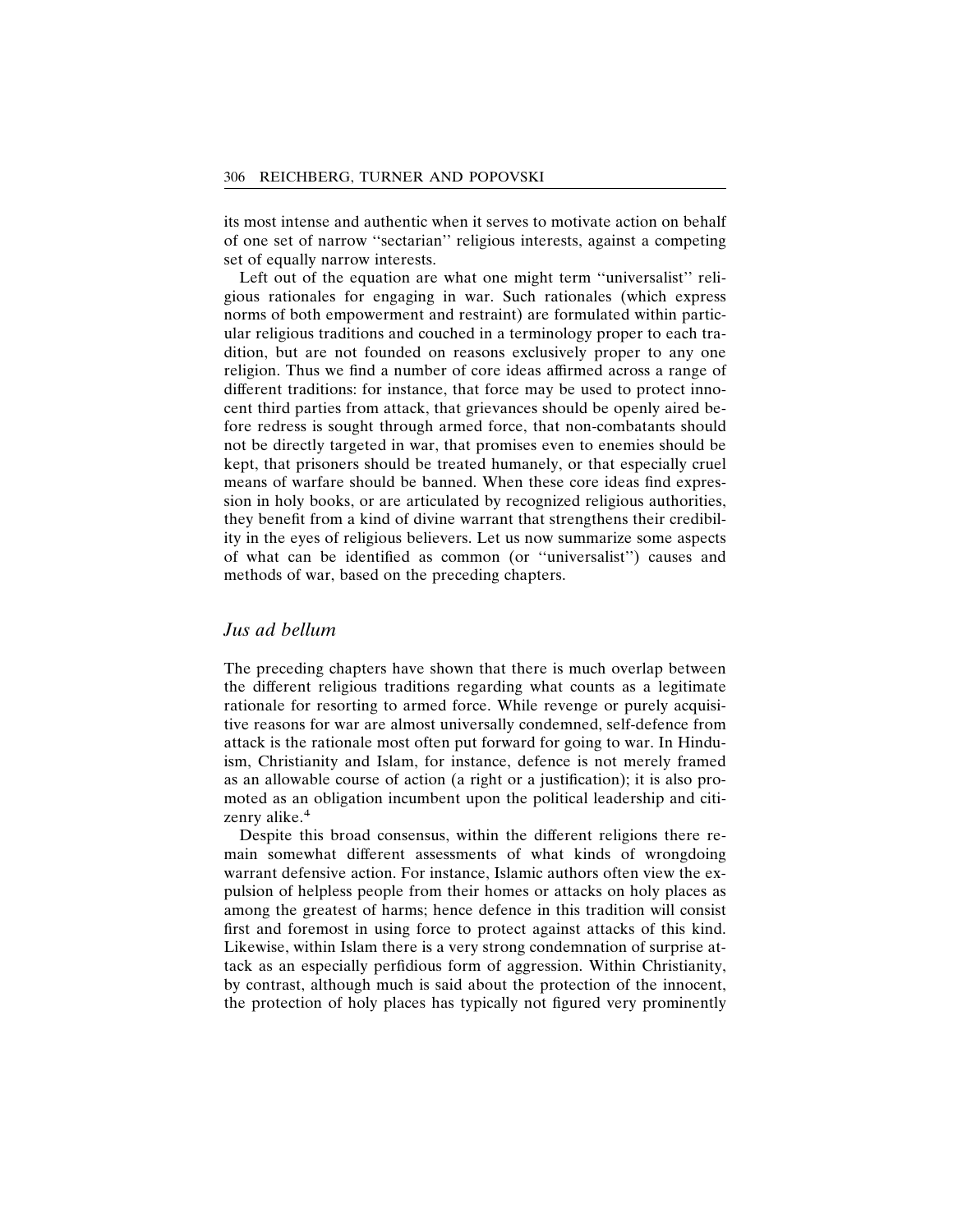in discussions about legitimate defence. However, within this religion there may be found particularly rich discussions about whether or not the threat of future harm can legitimize defensive military action. Now referred to under the heading of ''pre-emption'', the consensus among leading authors (Catholic and Protestant) is that only immediate threats, based on demonstrable signs of imminent aggression, can warrant resort to armed force in the absence of any ongoing attack. More dubious is the legitimacy of defensive action in the face of a long-term plan to carry out future aggression. What is more, these authors are nearly unanimous in their rejection of preventive war, the strategy whereby nation  $x$  attacks nation  $y$  so as to prevent  $y$  from acquiring a capacity to cause  $x$  future harm. In this vein, the Dutch Protestant Hugo Grotius wrote that ''[q]uite untenable is the position, which has been maintained by some, that according to the law of nations it is right to take up arms in order to weaken a growing power which may do harm, should it become too  $\alpha$  great.... [T] hat the possibility of being attacked confers the right to attack is abhorrent to every principle of equity.''5

In several traditions, there may likewise be found a strong imperative to contemplate all possible alternatives before resorting to the use of force – the principle of last resort. Hence we find Christian and Muslim authors articulating the view that God has provided humans with means other than force by which to solve disputes, and a wronged party must declare its grievances to the perpetrator, allowing an opportunity for non-violent resolution before resorting to force. Similarly, Buddhist teachings, while rarely engaging in explicit discussion of war and its justification, do make clear that leaders are allowed to use limited force only when prior attempts at peaceful negotiation have met with failure.

It must be observed that the teachings of the major religious traditions regarding war are also strongly influenced by their respective conceptions of peace. The ethics of the transition between peace and war, which is the domain of jus ad bellum, will be construed very differently depending on how peace is conceptualized in relation to war. Some religious traditions define peace positively in relation to justice and friendship, rather than negatively as the absence of war. This is particularly salient in both Judaism and Christianity. With respect to the latter, for instance, the Eastern Orthodox tradition, while maintaining that war is unconditionally an evil, also acknowledges that there are times when war is necessary in order to restore a peace that has been disrupted or lost. Judaism similarly shares the conviction that war is not a natural condition, and adds to it the messianic ideal that universal peace will become a reality for the whole of humanity. In Islam, great value is attached to building and maintaining peace, to the extent that it is considered a duty for all Muslims, and, accordingly, those who bring peace are promised ''continuous praise from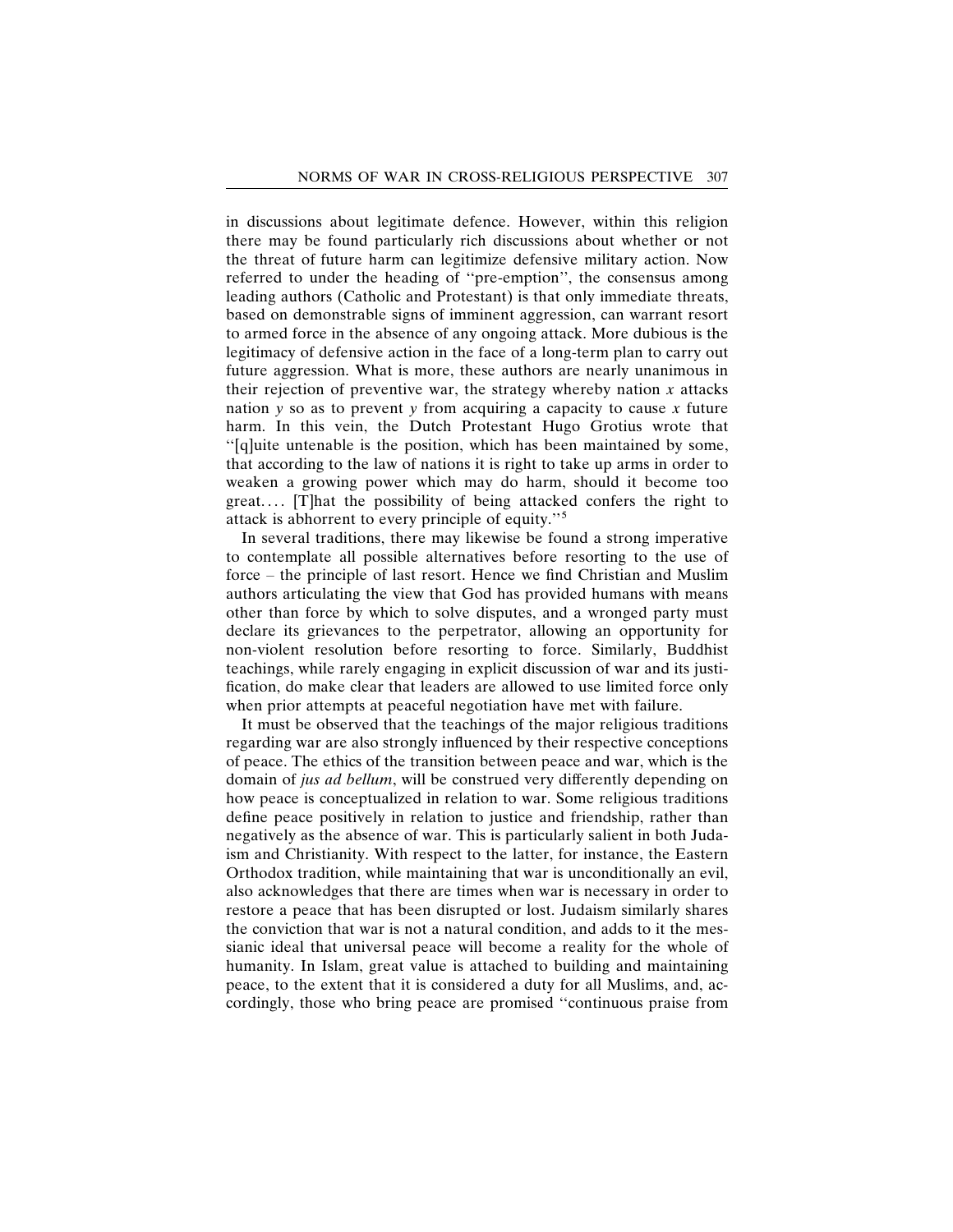the angels''. However, in contrast to the normative centrality of peace in most traditions (including Buddhism, which traces war to human failings such as hatred and ignorance), Hindu teaching emphasizes the inevitability of inter-state war; its efforts are accordingly directed chiefly at limiting the harmful effects of violent conflict.

Several of the religions studied in this volume have on occasion held out the promise that heavenly rewards will be granted to individuals who conduct war in a manner consistent with the teachings of their tradition. This idea of ''reward'' is clearly vulnerable to political misuse and, notwithstanding certain biased portrayals, Islam does not find itself alone in this regard. Hence, in the dharmayuddha doctrine of Hindu religious thought, warriors who kill in the line of duty are assured a place in Heaven after death; similarly, in Eastern Orthodox and Roman Catholic Christianity, soldiers who fight justly for a worthy cause have sometimes been canonized as saints.<sup>6</sup>

It is true, however, that there can be found teachings on war and violence that are proper to specific religious traditions. Some of these teachings provide reasons for restraint, while others encourage resort to force. As an example of the former, one could cite the Shiite teaching that offensive war may be waged only at the command of an Infallible Imam. Since it is believed that no such Imam is present today (in light of the doctrine of ''occultation''), the result is a general prohibition of offensive war and thus a special religious reason that narrows the *jus ad bellum* to strict defence. A related conception may be found within Judaism, in its teaching that ''discretionary war'' has no current validity and has not had such for well over 2,000 years, in the absence of a High Priest with access to an authorizing oracle (the Urim and Thummim). Similarly in Islam, although defensive war may be waged without the special permission of legitimate authority – under conditions of great urgency all citizens, including women and children, are expected to fight – offensive war is regulated much more strictly. It is stipulated, for instance, that grievances must be announced beforehand so that the offending party has an opportunity to make amends, and hostilities may be initiated only with an open declaration being made beforehand (surprise attack being strictly condemned) solely under the command of the highest authority in the land. Other religions, including Christianity, also distinguish between ''defensive'' and ''offensive'' war; with the proviso that significantly stricter requirements obtain for the latter than for the former. This framework has been adopted into international law, as evidenced for instance in Articles 51 and 42 of the UN Charter: although individual states retain the right of self-defence, the UN Security Council is alone permitted to authorize offensive war (termed ''enforcement action'').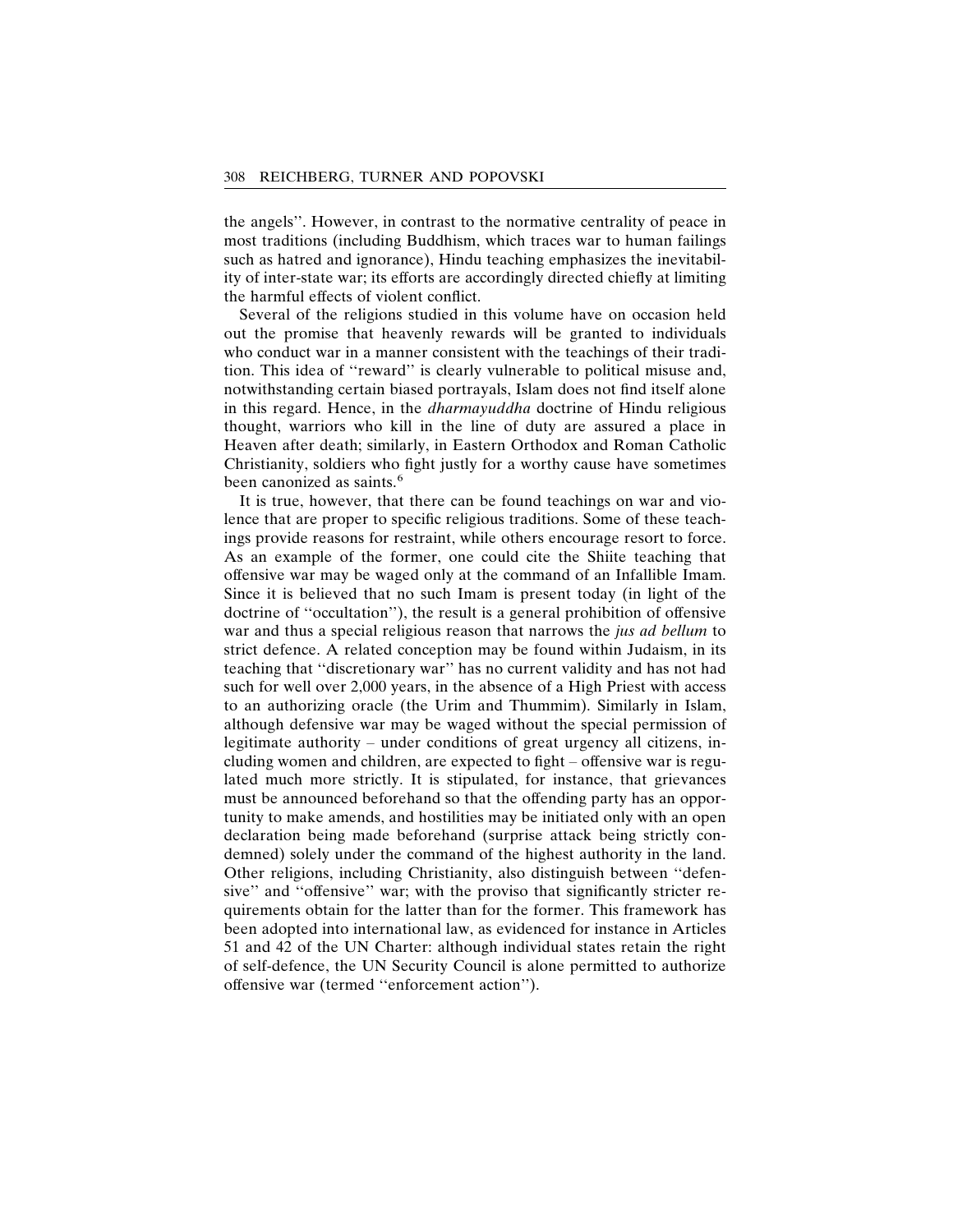The emerging contemporary norm of humanitarian intervention also has its roots in several religious traditions. In Islam, for instance, the faithful have been urged to fight in aid of those who are helpless to defend themselves, and in Christianity the ideal of fighting on behalf of the innocent has existed at least since St Ambrose in the fourth century, who famously wrote that ''he who fails to ward off injury from an associate if he can do so, is quite as blamable as he who inflicts it".<sup>7</sup> The norm of humanitarian intervention has now achieved a strong basis in public consensus, in large respects owing to the duty of compassionate assistance that is affirmed in one way or another in all religious traditions. Applied historically in concrete circumstances, it goes without saying that religious justifications for the use of force have not always been altruistic. Acknowledgement of this fact should nevertheless not preclude us from recognizing that religious traditions have sometimes urged resort to force for humanitarian reasons, in ways that many of us would be willing to countenance today.

For examples of special religious reasons that encourage resort to armed force, one could point to the medieval Crusades in Western Christianity (premised on the belief that the Holy Land, having been ''consecrated'' by the birth and death of Jesus, was by right the property of Christians), or to the conviction, upheld by Ibn Taymiyya (thirteenth century) and some later Sunni authors, that Muslims have a positive duty to ''strive in the way of God'' by spreading Islamic law to those who lack it, ''through peaceful means if possible but with the use of force if necessary''. Other causes that have justified the resort to force include the Shinto belief in Japan as a ''land of the Gods'', which in the sixteenth century served to warrant the invasion of the Korean peninsula, ostensibly to spread the ''benefits of civilization'' to neighbouring states. In Hinduism, the realist doctrine of kutayuddha preaches the use of force to maintain power and protect territory, as advocated in Kautilya's Arthasastra. Closer to our own time, during the armed conflict in the Balkans, some Orthodox Serb theologians promoted a ''Kosovo covenantal mythology'' that helped create ''an environment in which organized violence could be justifiable and even recommendable as the only possible self-defence strategy for a perpetually beleaguered Christian Orthodox nation and Church'' (Chapter 7 in this volume).

There are many more examples of religious encouragement to violence. Although Islam has born the brunt of blame in recent years, it remains true that none of the world's religious traditions can claim immunity from such a tendency. There is much need for a systematic comparative exploration of the doctrinal factors that condition religious motivations for engagement in acts of violence. Such an exploration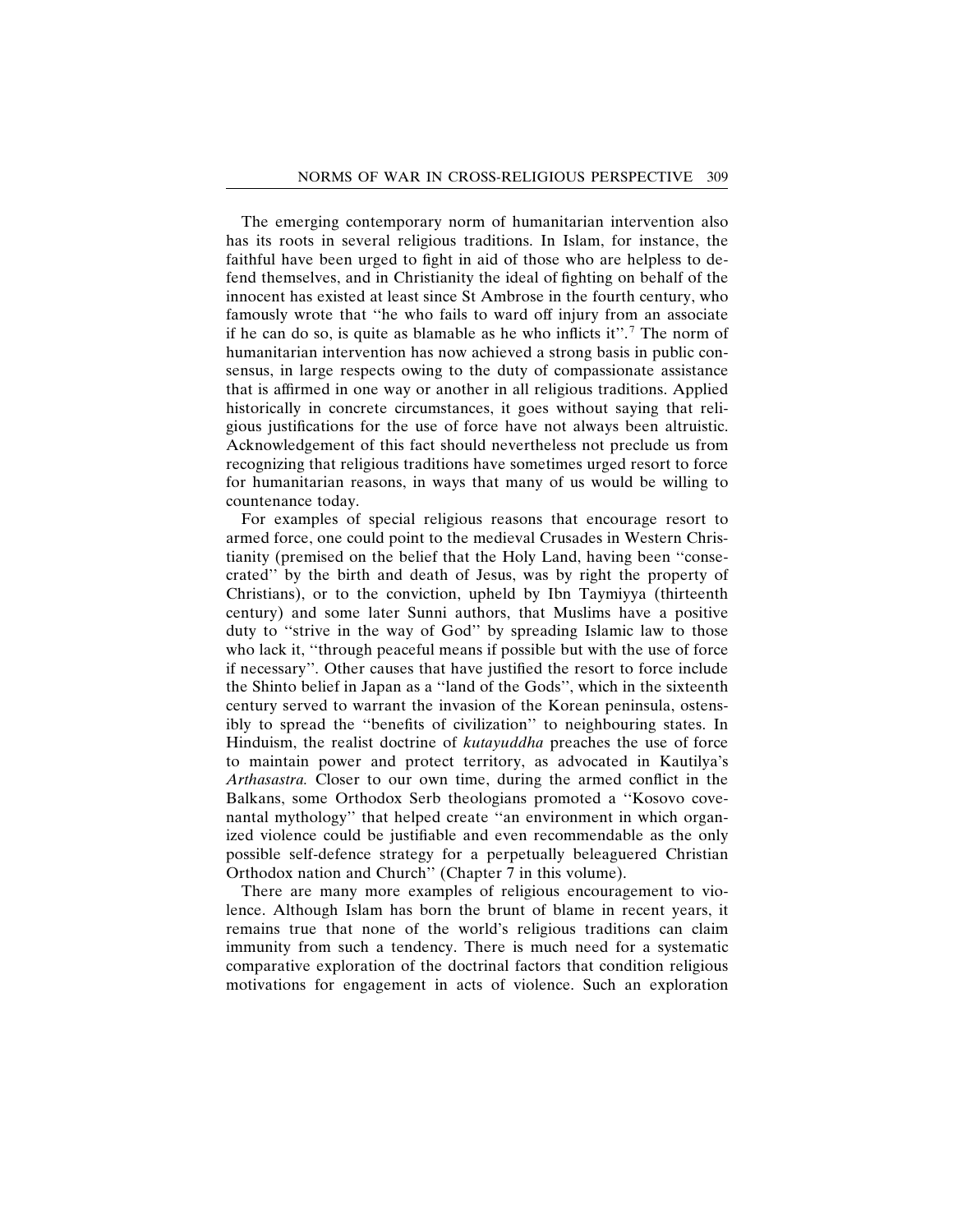largely falls outside the scope of the present volume, but it can be noted, based on findings contained herein, that in ideological settings where there exists a tight fusion between state and religion a wide opening is created for the justification of religious violence. It is well documented, for instance, how in the ''sacral'' political order of the Christian Middle Ages heresy and other forms of religious dissidence were considered crimes against the state, akin to sedition, and on this ground would warrant armed suppression. This mindset has also promoted various forms of inter-civilizational conflict (say between Christians and Muslims) and inter-denominational wars of religion. In Islam, similarly, there have been times when the state's coercive power was viewed as ''essential for the establishment and maintenance of discipline and order, without which mosques could not be opened and the practice of Islam carried out'' (Chapter 10 in this volume). In either case (and here again examples could be multiplied with reference to other religions), when the very unity of the political community is constituted along religious lines and where, in addition, the political order is viewed as instrumental to religious ends, there will be increased pressure to use force in responding to religious threats. Inversely, doctrinal attempts at separating the cause of religion from that of the state have generally helped to bring about a delegitimization of religiously inspired violence.<sup>8</sup>

#### Jus in bello

If we consider what the previous chapters have written about *jus in bello*, or proper conduct in war, it will become apparent that there is much overlap on this theme among the world's different religious traditions. One important case in point is the key norm of non-combatant immunity, a principle that has found expression in nearly all religious traditions. Although framed diversely in different settings, the idea that civilians, wounded soldiers, prisoners and even combatants who have lost their weapons should not be targeted with direct harm has found widespread affirmation in religious texts. True enough, some religious actors have preached the contrary, but it is difficult to find much support for this extreme view within the classical texts that have been discussed in this volume. Non-combatant immunity and related principles have been codified in international humanitarian law through treaties such as the Geneva Conventions (1949). The violation of such humanitarian norms regularly prompts widespread condemnation from figures of authority in the major religions, demonstrating how there exists much inter-religious agreement regarding these norms.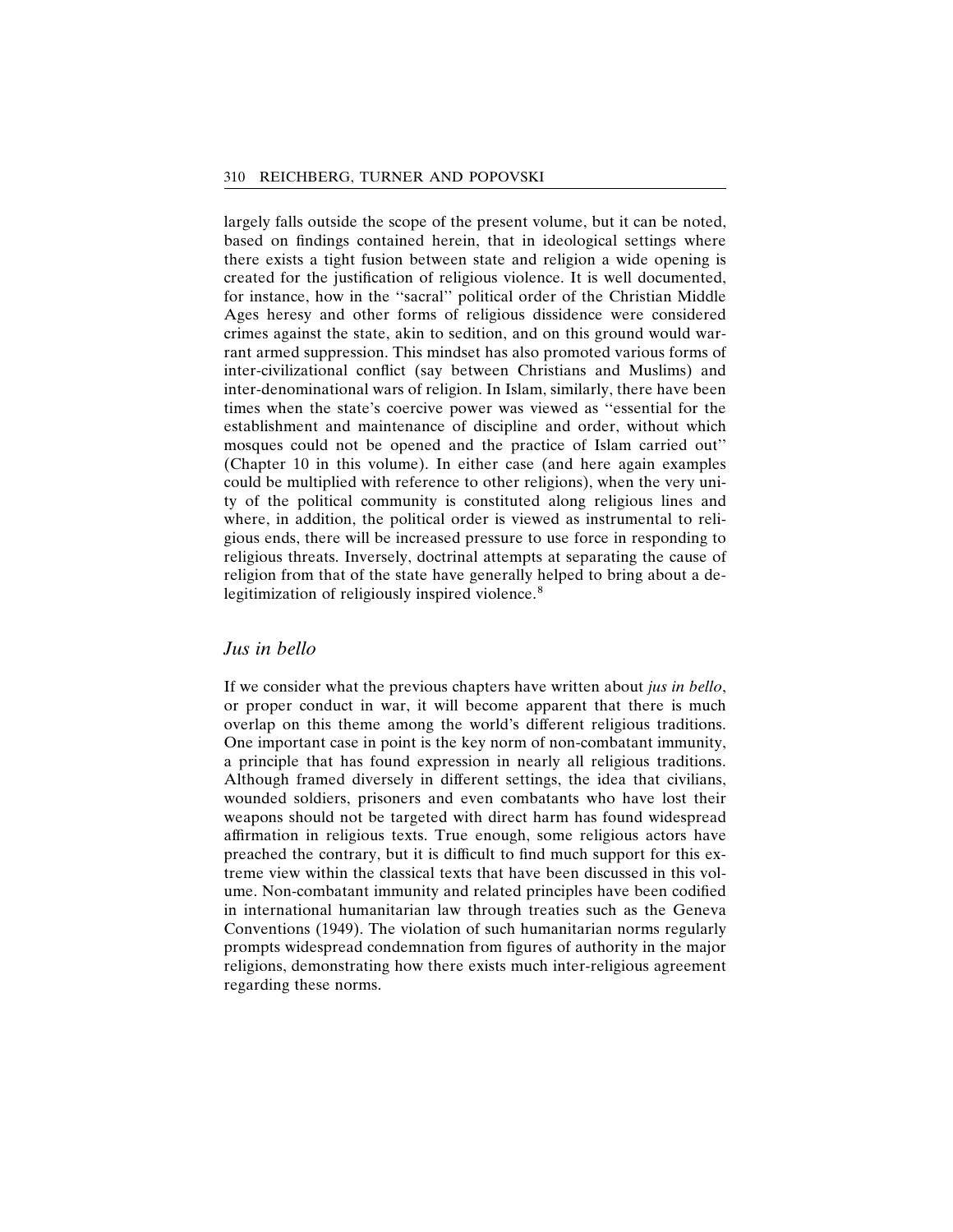Despite the widespread support for non-combatant immunity, the implementation of this norm is anything but easy, particularly in settings that include the use of terrorist tactics and asymmetric warfare. In such contexts, normative discourse oscillates between inclusive and exclusive definitions of combatant status, which results in correspondingly different prescriptions for the use of force. Advocates of terrorism often claim that civilians are responsible for the actions and policies of their governments, and on this basis they are deemed legitimate targets of force. Asymmetric warfare likewise often involves a blurring of the line between combatants and non-combatants. When actors views themselves as unable to confront an opponent in conventional ways, but consider their cause just, they often feel justified in using unconventional tactics such as human shielding and kidnapping. The employment of ''human shields'' is now deemed a violation of international humanitarian law – accountability for the fate of these involuntary shields rests with the individuals who placed them in their precarious position. In responding to tactics such as these, some religious texts have emphasized the responsibilities of the active party, as for instance in Islamic jurisprudence, which permits the targeting of combatants who have taken shelter among women and children. The Israel Defense Forces (IDF) ''purity of arms'' code likewise maintains that minimizing the deaths of non-combatants is a priority, with however the qualification that, for a sovereign state, minimizing the deaths of one's own non-combatants takes priority over protecting noncombatants on the opposing side.<sup>9</sup>

Proportionality in the use of force is another concept that has found widespread acceptance among the world's leading religious traditions. Proportionality has proven to be especially hard to apply to unconventional weaponry, for instance nuclear arms. Within Christianity and Islam, strong condemnations regarding any possible battlefield use of such weapons have been enunciated, owing to the high number of casualties and the long-term harm that would inevitably result. On the other side of the spectrum, some Hindu authors allow for the use of these weapons in circumstances of last resort. In some religious traditions there has also been broad debate on the permissibility of designing and possessing nuclear weapons for purposes of deterrence. Whereas Roman Catholic teaching has allowed for a limited strategy of deterrence, as long as all nuclear states actively work toward the long-term goal of nuclear disarmament, in the Shia tradition any possession of nuclear weapons, for whatever reason (including deterrence), is considered incompatible with the teachings of Islam.<sup>10</sup> Indeed, consternation over the development of nuclear weapons prompted a reassessment in the Roman Catholic Church of the basic concept of just war, with Pope John XXIII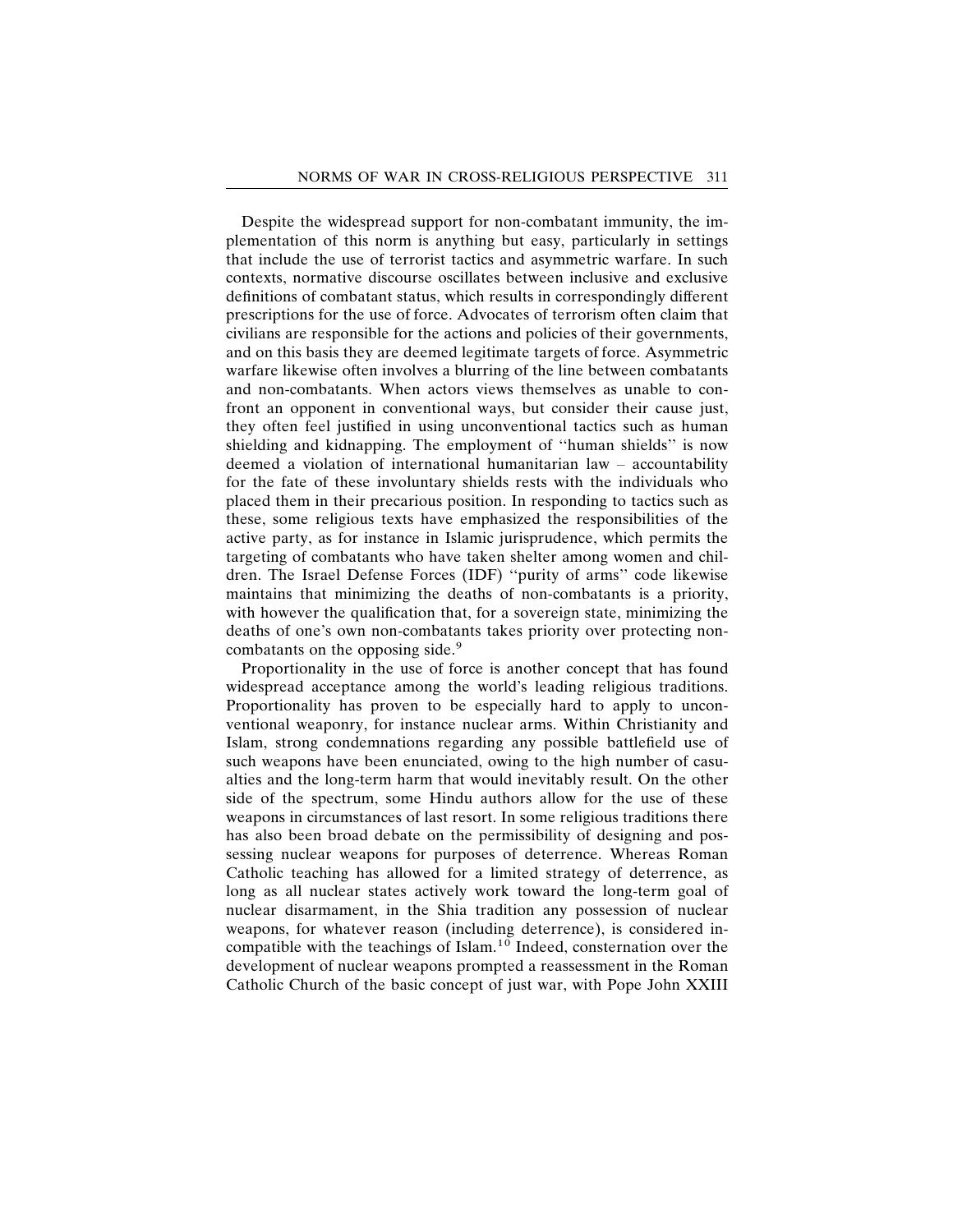maintaining (in 1963) that, ''in this age which boasts of its atomic power, it no longer makes sense to maintain that war is a fit instrument with which to repair the violation of justice".<sup>11</sup> It must be said nonetheless that the ''limited'' wars of the post–Cold War era have reintroduced the just war idea into public (and religious) debate, since experience has shown that even states that possess a nuclear arsenal are able to fight without bringing (inherently) disproportionate force into the fray.

### Evolution and interpretation

Most religious traditions, by their inherent dependence on historical texts, rarely offer detailed answers to emerging contemporary issues, including modern methods of warfare. Religious teachings are often taken to be universal truths that apply across time, irrespective of social, political or technological developments. Whereas religious texts do not readily change, the historical circumstances of human life are subject to profound transformations. Religion is not, therefore, about blindly following a set of rules, but more about considering how the principles contained in sacred texts and practices should apply to the emerging issues of the present day. Religious texts call for reflection on their meaning, and so it is natural that a variety of interpretations will be offered, adding to the rich diversity of opinions within each tradition. This highlights both the opportunities as well as the inevitable risks that accompany the interpretation and application of religious teachings. In the process of bringing religious teachings into the broader stream of public discourse, theologians and other scholars strive to show how their respective religions can maintain their core identity while allowing for diversity in their adaptation to the changing conditions of human existence.

In this fashion, from their origins in different times and different contexts, the world's great religious traditions have had to come to terms with the same changing world; they likewise have grappled with the same issues of war and violence. In doing so, they have reached many of the same conclusions. Although each tradition contains teachings that are unique to it alone – the role of the Urim and Thummim (the High Priest's oracle) in Judaism, or the occulted Twelfth Imam in Shia Islam, would be two such examples – this should not prevent us from seeing the many significant parallels and points of agreement on the norms of war among the different religions. This notwithstanding, it cannot be denied that religious discourse on war can also give rise to extremist interpretations, particularly when religious teachings are made to serve narrow political interests. One need only think of the use to which the concept of ''holy war'' has been put, not only by Christians (as recently as the Spanish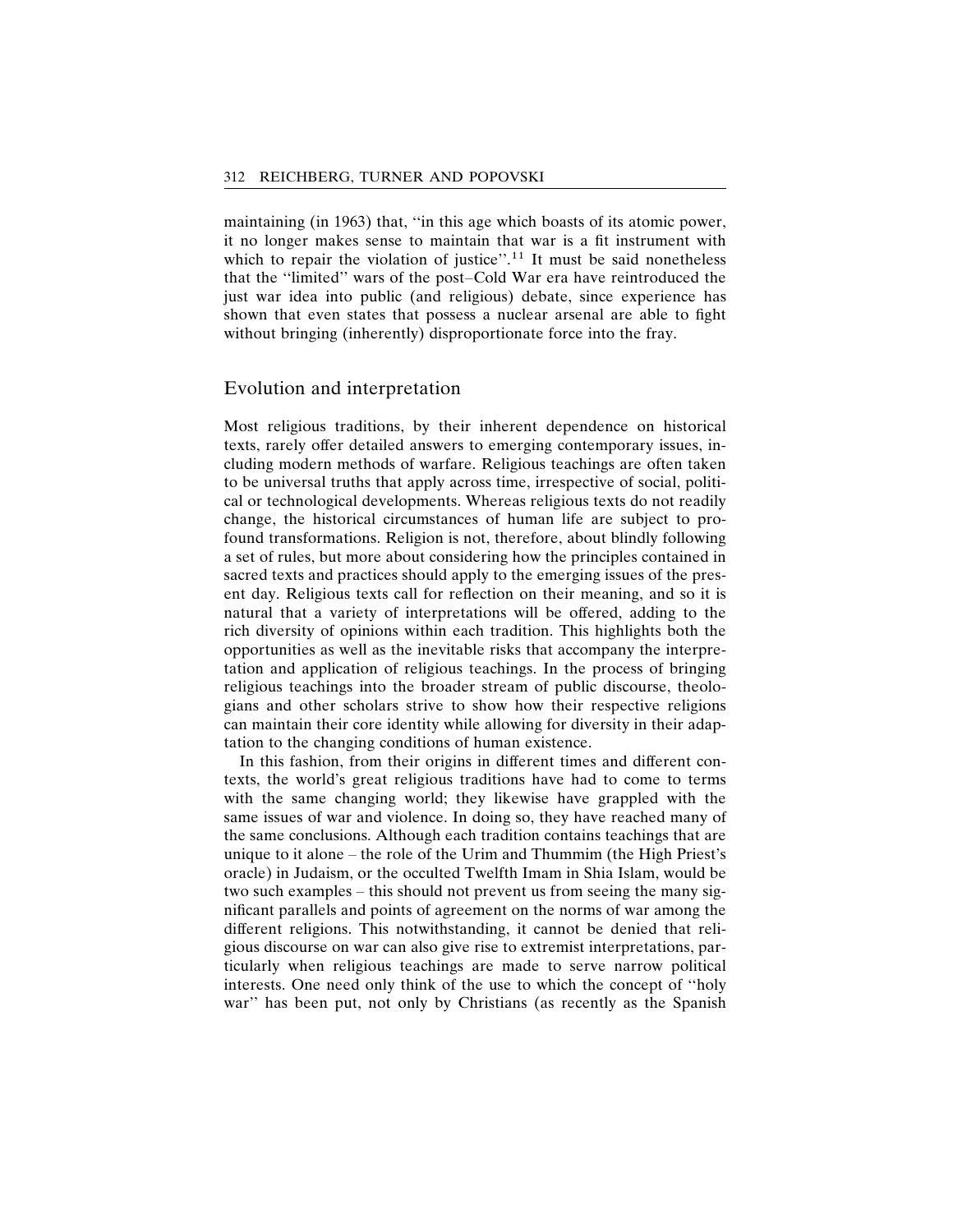Civil War) and Muslims (al-Qaeda), but also by Buddhists (witness the ongoing conflict in Sri Lanka), Hindus (nationalist appeals vis-a`-vis Kashmir) and Jews (the Settler movement), as justification for campaigns of violence. For political leaders engaged in war, there can be a strong temptation to deploy the rhetoric of religious justification, with all the increased support and protection from criticism this brings. Religious discourse can magnify and exacerbate pre-existing tensions; this effect is open to exploitation by leaders who use it to rally their troops, the public and other politicians. Religious calls to action can serve to reinforce the positive identity of ''our'' side, thereby demonizing the ''other'' side. For each potential soldier, if God is on his side he cannot easily refuse to fight, and his belief that the war will end in victory will be strengthened, thereby removing the fear of defeat and encouraging others to join the fight.

All religious texts contain internal tensions; passages calling for action often contradict those advocating restraint, and vice versa. Each exponent of a religion claims the validity of his or her interpretation, and herein resides the greatest problem: moderation is frequently seen as, at best, no more than one of many different interpretations. But this ignores the reinforcement that these moderate religious views receive from secular international law. In turn, it cannot be ignored that the core norms of international law originally took root in the religious thought of humanity, Christianity especially, but to some extent in other traditions as well.<sup>12</sup> The cross-cultural legitimacy of international norms in a range of areas, including the use of force, human rights and law, is based on, and continues to be enhanced by, the existence of shared religious principles. International norms ''return the favour'' by conferring cross-cultural validity back upon the moderate voices within each tradition that contributed to the formulation of these norms in the first place. In this way, the views of moderates, and therefore their readings of the core texts, are vindicated by international consensus. Extreme factions can never gain this validity. Here we need to be reminded of what Aristotle said about the mean of virtue: this is a mean of excellence, not of mediocrity; true moderation indicates great skill, akin to hitting the bull's eye on a target.

Inter-faith dialogue is an indispensable path toward building up a consensus on norms of war among people of different religions. This in turn contributes greatly to denying credibility to extremists who claim religious rationales for their violence. It is telling that, from the perspective of extremists, dialogue and mutual engagement are seen as unacceptable compromises, endangering the purity of their tradition's teaching and practice. Recent efforts to encourage dialogue between Muslims and Christians, including Pope Benedict XVI's meetings in 2007 with the Saudi king and with a group of Muslim scholars led by Jordanian Prince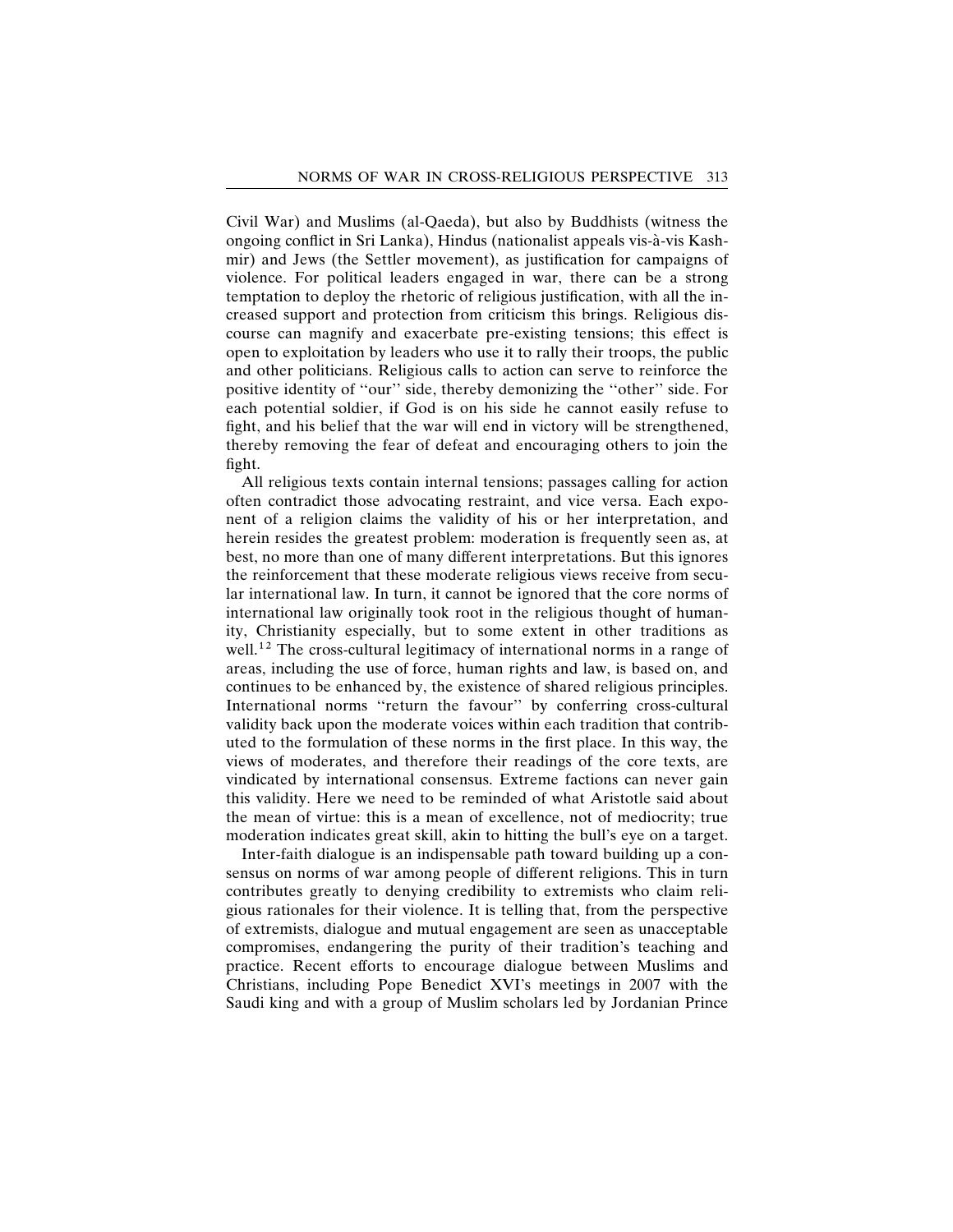Ghazi bin Mohammad bin Talal, have been criticized by the leaders of al-Qaeda, for whom inter-religious dialogue is viewed as a threat to the interests of ''true religion''. But Muslim hard-liners do not have a monopoly on this aversion to dialogue. Such aversion may be found, inter  $alia$ , among Christian advocates as well.<sup>13</sup>

The preceding chapters have shown how religious thinking contributes vitally to our understanding of norms of war. This said, much further research is necessary. In particular, a deeper knowledge of the ongoing internal tensions and developments within the different traditions would provide valuable insights not only about each religion in particular, but more generally about the processes by which religious teachings on peace and war develop. These insights, in turn, could throw light on the ways in which these teachings are interpreted and misinterpreted, as well as the nature and dynamics of their influence on the political sphere.

## **Notes**

- 1. Stephen Neff, War and the Law of Nations. Cambridge: Cambridge University Press, 2005, p. 34.
- 2. On the contrast between rules of restraint and rules of empowerment, see Anthony Coates, ''Is the Independent Application of jus in bello the Way to Limit War?'', in David Rodin and Henry Shue (eds) Just and Unjust Warriors: The Moral and Legal Status of Soldiers. Oxford: Oxford University Press, 2008, pp. 176–192.
- 3. See, for instance, ''The New Wars of Religion'' in The Economist, 3–9 November 2007, and the CNN TV series "God's Warriors", 2007, available at  $\langle$ http://edition.cnn.com/ SPECIALS/2007/gods.warriors/index.html> (accessed 22 October 2008).
- 4. This was summed up by the Swiss Protestant author Vattel, when he wrote that ''[i]f a Nation is bound to preserve its existence it is not less bound to preserve carefully the lives of its members. It owes this duty to itself'' (cited in Gregory Reichberg, Henrik Syse and Endre Begby (eds), The Ethics of War: Classic and Contemporary Readings. Oxford: Blackwell Publishing, 2006, p. 507).
- 5. Quoted in Reichberg et al., The Ethics of War, p. 405. A similar position was developed by the Catholic theologian Taparelli d'Azeglio; see Essai théorique de droit naturel base sur les faits [1840–1843], translated from the original Italian. Tournai: H. Casterman, 1875, vol. 2 (Book VI, chap. IV), pp. 45–48. For a survey of Christian writings on the theme of pre-emption, see Gregory M. Reichberg, ''Preventive War in Classical Just War Theory'', Journal of the History of International Law, 9, 2007: 5– 33.
- 6. In Gratian's Decretum (c. 1140), one of the most influential works of Western Christianity, we read this invocation (attributed to Pope Leo IV): ''Having relinquished all fright and terror, do combat with all your strength the enemies of the holy faith and the adversaries of all religions. For if any of you dies, the Almighty knows that he died for the truth of the faith, for the salvation of the country and the defense of the Christians, and he will therefore obtain celestial reward'' (quoted in Reichberg et al., The Ethics of War, p. 124). For a study of military sainthood in Christianity, see André Corvisier, Les Saints Militaires. Paris: Editions Honoré Champion, 2006.